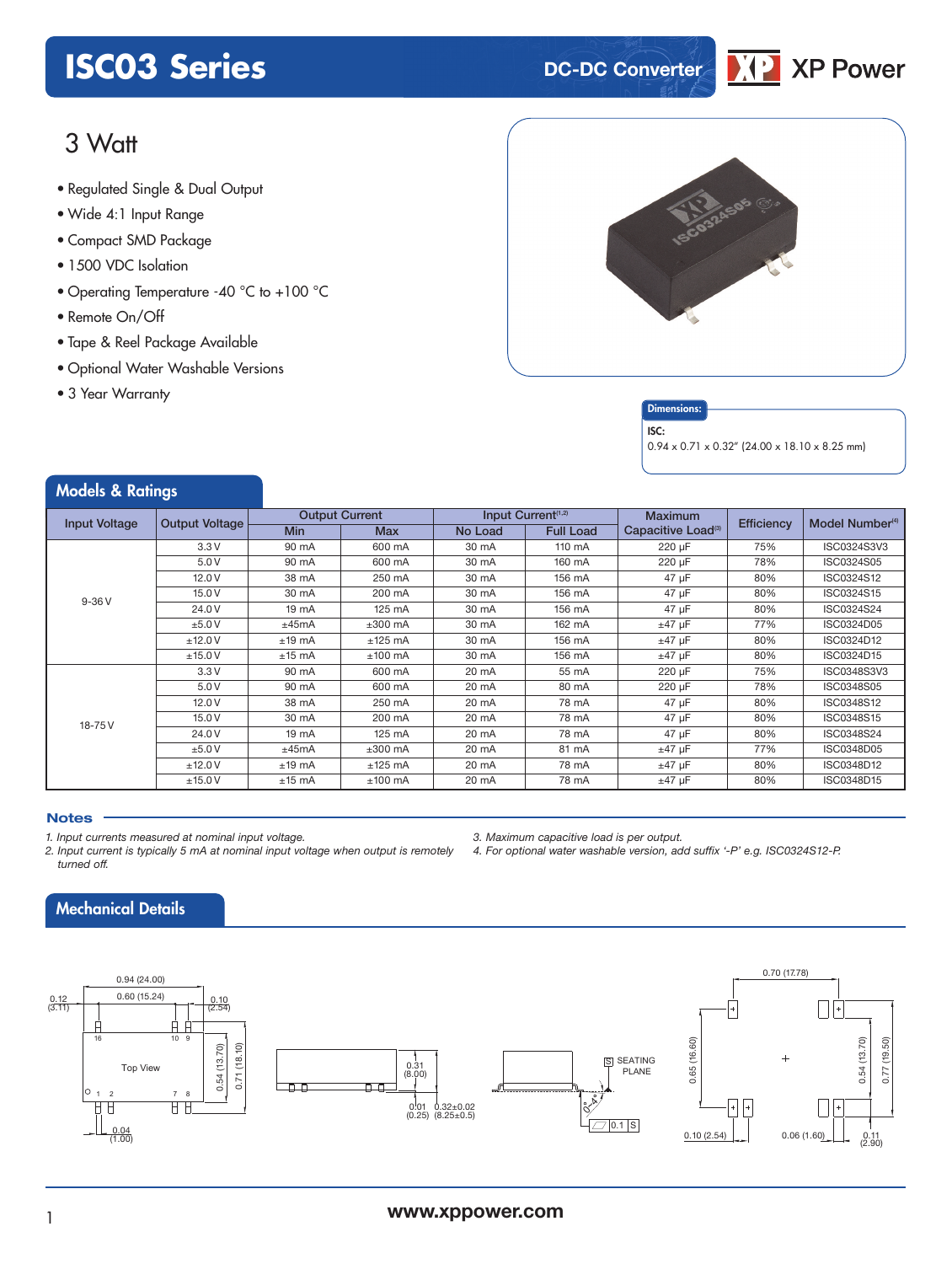# **ISC03 Series**



Input Characteristic **Minimum** Typical Maximum Units Notes & Conditions Input Voltage Range **9** 36 36 VDC 24 V nominal<br>18 75 VDC 48 V nominal 48 V nominal Input Filter Pi type Input Reflected Ripple 20 mA pk-pk Through 12 µH inductor and 47 µF capacitor Input Surge **1.1 State 1.24 Visual Contract 1.24 Visual Contract 2.4 VDC for 1 s 1.24 V models** 100 VDC for 1 s 48 V models Undervoltage Lockout ON at >4.5 V, OFF at <8 V 24 V models ON at >8.5 V, OFF at <16 V 48 V models Remote On/Off ON: Logic high (2.5 - 5.5 V) or open circuit OFF: Logic low (<0.8 V) or short pin 1 to pin 2

| <b>Output</b>                   |                |                |                |               |                                                                                                  |
|---------------------------------|----------------|----------------|----------------|---------------|--------------------------------------------------------------------------------------------------|
| Characteristic                  | <b>Minimum</b> | <b>Typical</b> | <b>Maximum</b> | <b>Units</b>  | <b>Notes &amp; Conditions</b>                                                                    |
| Output Voltage                  | 3.3            |                | 30             | <b>VDC</b>    | See Models and Ratings table                                                                     |
| Initial Set Accuracy            |                |                | $+2$           | $\frac{0}{0}$ |                                                                                                  |
| Output Voltage Balance          |                | ±1.0           | ±2.0           | $\frac{0}{0}$ | For dual output with balanced laods                                                              |
| Minimum Load                    | 15             |                |                | $\frac{0}{0}$ | See Models and Ratings table                                                                     |
| Line Regulation                 |                | $\pm 0.5$      | ±1.0           | $\frac{0}{0}$ |                                                                                                  |
| Load Regulation                 |                | $\pm 0.5$      | ±1.2           | $\frac{0}{0}$ | 15% to 100%                                                                                      |
| <b>Cross Regulation</b>         |                |                | $+5$           | %             | On dual output models when one load is varied between<br>25% and 100% and other is fixed at 100% |
| <b>Transient Response</b>       |                | 3              |                | % deviation   | Recovery within 1% in less than 600 us for a 25% load<br>change.                                 |
| Ripple & Noise                  |                |                | 100            | mV pk-pk      | 20 MHz bandwidth. Measured using 0.47 µF ceramic<br>capacitor.                                   |
| <b>Overload Protection</b>      | 110            | 150            |                | $\%$          | Foldback                                                                                         |
| <b>Short Circuit Protection</b> |                |                |                |               | Continuous, with auto recovery                                                                   |
| Maximum Capacitive Load         |                |                |                |               | See Models and Ratings table                                                                     |
| <b>Temperature Coefficient</b>  |                |                | 0.02           | $%$ /°C       |                                                                                                  |

### General

| Characteristic               | <b>Minimum</b>  | <b>Typical</b> | <b>Maximum</b> | <b>Units</b> | <b>Notes &amp; Conditions</b> |
|------------------------------|-----------------|----------------|----------------|--------------|-------------------------------|
| Efficiency                   |                 | 80             |                | %            | See Models and Ratings table  |
| Isolation: Input to Output   | 1500/1800       |                |                | <b>VDC</b>   | 60 s/1 s                      |
| <b>Isolation Resistance</b>  | 10 <sup>9</sup> |                |                | Ω            | At 500 VDC                    |
| <b>Isolation Capacitance</b> |                 | 350            | 500            | pF           |                               |
| <b>Switching Frequency</b>   |                 | 350            |                | kHz          |                               |
| Power Density                |                 |                | 7.5            | $W/in^3$     |                               |
| Mean Time Between Failure    |                 | 300            |                | kHrs         | MIL-HDBK-217F. +25 °C GB      |
| Weight                       |                 | 0.01(4.2)      |                | Ib(g)        |                               |
| Moisture Sensitivity Level   | Level 2         |                |                |              | IPC/JEDEC J-STD-020D.1        |

| <b>Environmental</b>                |                |                              |                        |              |                               |
|-------------------------------------|----------------|------------------------------|------------------------|--------------|-------------------------------|
| Characteristic                      | <b>Minimum</b> | <b>Typical</b>               | <b>Maximum</b>         | <b>Units</b> | <b>Notes &amp; Conditions</b> |
| <b>Operating Temperature</b>        | $-40$          |                              | $+100$                 | °C           | See Derating Curve.           |
| Storage Temperature                 | $-50$          |                              | $+125$                 | °C           |                               |
| Case Temperature                    |                |                              | $+105$                 | °C           |                               |
| Humidity                            |                |                              | 95                     | %RH          | Non-condensing                |
| Cooling                             |                |                              |                        |              | Natural convection            |
| Case Flammability<br>UL 94V-0 Rated |                | Non conductive black plastic |                        |              |                               |
| Lead-Free Reflow Solder Process     |                |                              | IPC/JEDEC J-STD-020D.1 |              |                               |